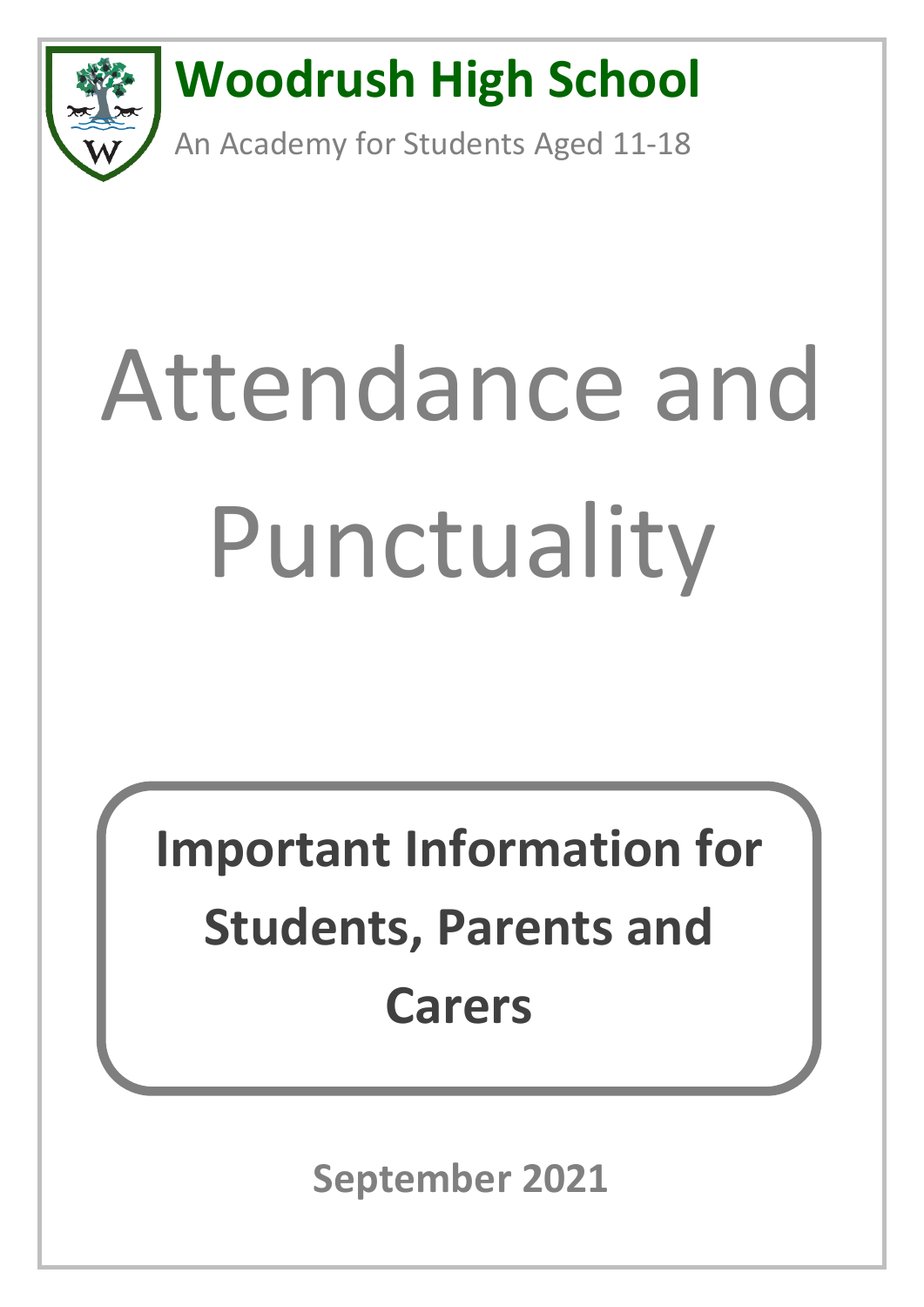## **Introduction**

- We believe it is vitally important to attend school regularly and on time, especially after the COVID-19 Pandemic.
- This gives the best opportunity for each student to progress and achieve their full potential.
- Regular school attendance keeps students safe.
- Poor attendance could decrease life chances and student outcomes.

| <b>Grades</b>                  | Grade 9-5 Grade 9-4<br>English /<br><b>Maths</b> | English /<br><b>Maths</b> | <b>Average</b><br><b>English</b><br><b>Grade</b> | <b>Average</b><br><b>Maths</b><br><b>Grade</b> | <b>Positive</b><br><b>Progress</b> |
|--------------------------------|--------------------------------------------------|---------------------------|--------------------------------------------------|------------------------------------------------|------------------------------------|
| <b>Attendance</b><br>above 96% | 52%                                              | 71%                       | $5+$                                             | 5                                              | 60%                                |
| <b>Attendance</b><br>96%-90%   | 38%                                              | 70%                       | 5                                                | $\blacktriangle$                               | 55%                                |
| <b>Attendance</b><br>90%-85%   | 9%                                               | 18%                       | 3                                                | 3                                              | 18%                                |
| <b>Attendance</b><br>below 85% | 20%                                              | 40%                       | $2+$                                             | $\overline{2}$                                 | 20%                                |

#### *Year 11 outcomes compared to attendance 2019*

• It is clear from this table the impact that poor attendance can have on student outcomes – a child is twice as likely to get 5 good GCSE's at Grade 5+ with an attendance of >96%

## **POOR ATTENDANCE = POOR ATTAINMENT**

We hope you appreciate how crucial good school attendance is to your child's progress, achievement and chances in life. We look forward to working with you to ensure that your child's attendance and punctuality is the very best it can be to give them the very best chances in school and beyond.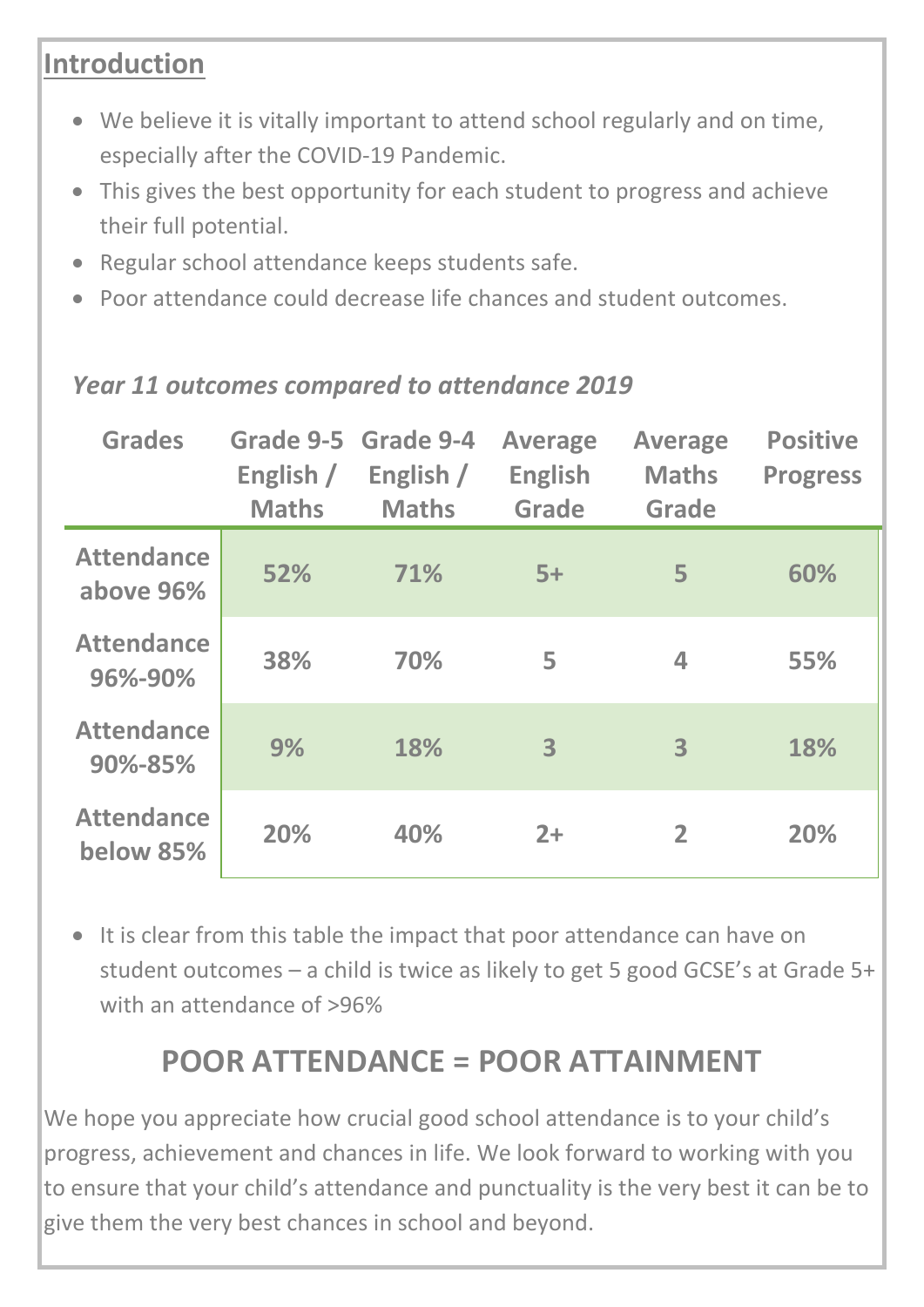## **Our Standards**

The government expects **schools and local authorities** to:

- Promote good attendance and reduce absence, including persistent absence (students attending less than 90% of the time)
- Ensure every child has access to full time education to which they are entitled
- Act early to address patterns of poor attendance

and

• **Parents** to perform their legal duty by ensuring their children of compulsory school age, who are registered at school, attend regularly

## **At Woodrush High School we define 'regular attendance' to be at least 96%**

**We believe family holidays should not be taken during term time. We will not authorise requests for holidays in line with section 444 of the Education Act 1996 - Offence: failure to secure regular attendance at school of registered pupil.**

There are **190 compulsory days** of education every year. This leaves **175 days of weekends and holidays** for families to enjoy time together without impacting on a child's education.

**Penalty Notices may be given for students taken out of school in term time**.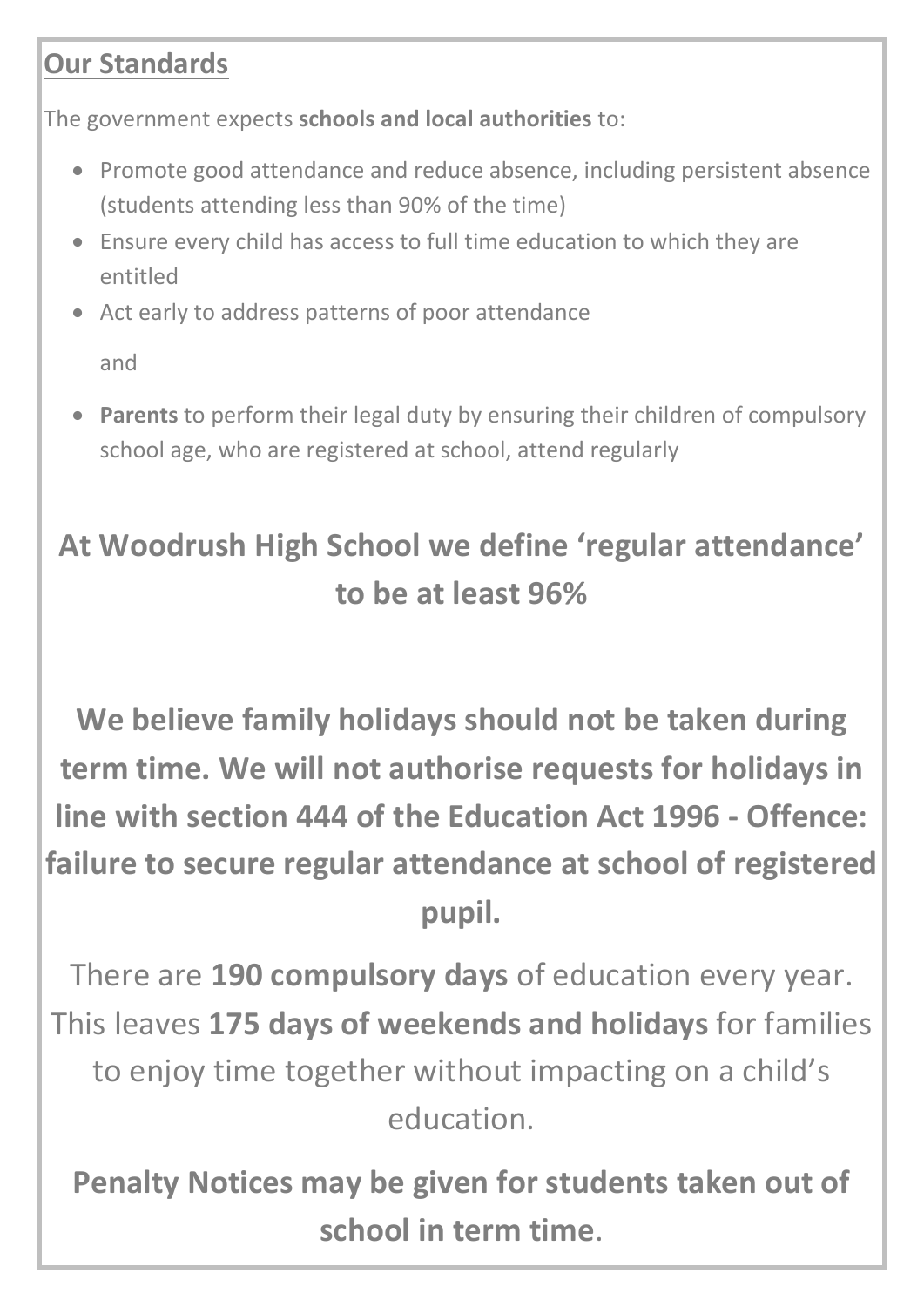### **Policy and Procedures**

- Woodrush High School will recognise and reward good attendance
- We will work diligently to help students attend well
- We will communicate with parents/carers and always provide support to overcome barriers to good attendance
- Our attendance officer Mrs Davies, and our Pupil Premium Key Worker will work with families when attendance drops below unacceptable levels
- Any student whose attendance drops below 96% will need to meet interim thresholds and show improvement
- Further absence will not be authorised unless supported by additional medical evidence such as a doctor/dentist appointment card or letter
- We will conduct regular home visits and hold meetings with parents should there be no further improvement in attendance

## **Stages of Action**

|                                                   | <b>Action we take</b>                                                                                                 | <b>Hours of lost</b><br>learning each<br>year | <b>Days missed</b><br>each year | <b>Education</b><br>missed at<br><b>Secondary</b><br><b>School</b> |
|---------------------------------------------------|-----------------------------------------------------------------------------------------------------------------------|-----------------------------------------------|---------------------------------|--------------------------------------------------------------------|
| <b>Excellent</b><br><b>Attendance</b><br>100%-99% | <b>Commended for</b><br>excellent attendance -<br><b>Half Termly Letter</b><br>from Headteacher for<br>100% attendees | <b>15-20hrs</b>                               | 3-4 days                        | % term                                                             |
| Good<br><b>Attendance</b><br>98%-96%              | <b>Commended for good</b><br>attendance-<br><b>Recognition in House</b><br><b>Assemblies</b>                          | <b>20-35hrs</b>                               | 4-7 days                        | $\frac{1}{2}$ term                                                 |
| <b>Requires</b><br>Improvement<br>95%-93%         | <b>Monitored and contact</b><br>with home - Warning<br>letter                                                         | <b>36-60hrs</b>                               | $9-12$ days                     | 2 terms                                                            |
| Poor<br><b>Attendance</b><br>92%-90%              | Parents In school<br>meeting with HOY -<br><b>Formal Warning Letter</b>                                               | <b>75-95hrs</b>                               | 15-19 days                      | $\frac{1}{2}$ year                                                 |
| <b>Persistent</b><br>absence<br>90%-85%           | <b>Meeting held with</b><br><b>Deputy Headteacher</b>                                                                 | 95-140hrs                                     | 19-28 days                      | 3⁄4 year                                                           |
| <b>Critical</b><br><85%                           | <b>Meeting Held with</b><br><b>Deputy Headteacher</b><br>/Headteacher-legal<br>warning                                | $>140$ hrs                                    | >28 days                        | 1 year                                                             |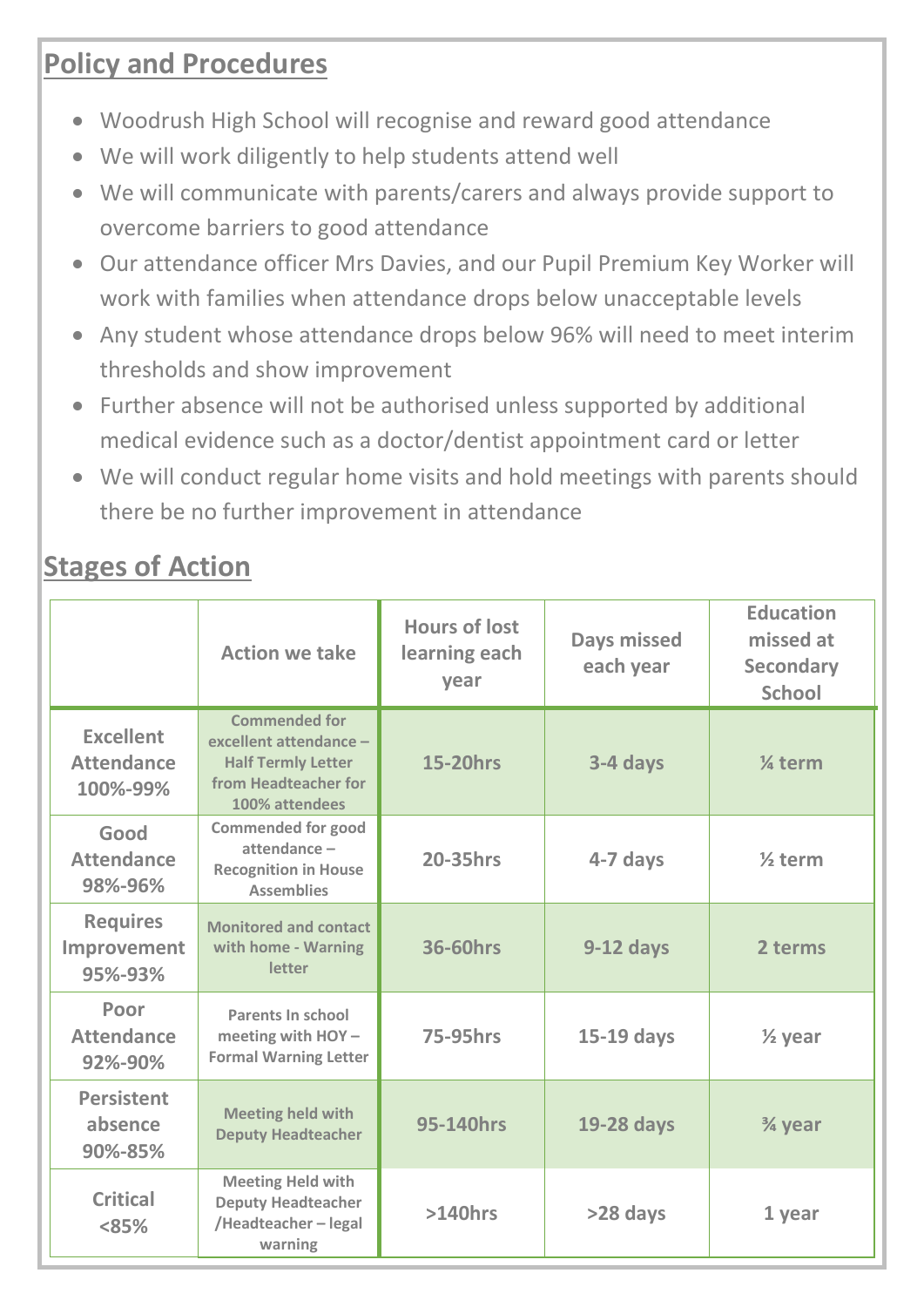## **Punctuality**

- It is the responsibility of **parents and carers** to ensure that their child **attends school every day and on time**
- Students who arrive **late to school (after 8.30am)** twice in a week will be placed in a **late detention for 30 minutes (C2 Incident).** Sanctions will then rise accordingly with number of times late that week.
- Our Year Teams will work with parents to overcome barriers which prevent students arriving on time

| <b>Minutes Late</b><br>per day | Minutes lost per<br><b>Term</b> | Time lost per Year | <b>Equivalent to</b><br>school time of |
|--------------------------------|---------------------------------|--------------------|----------------------------------------|
| 5                              | 155                             | 16 hours           | 3 days                                 |
| 10                             | 310                             | 32 hours           | 6 days                                 |
| 15                             | 465                             | 48 hours           | 9 days                                 |
| 20                             | 620                             | 64 hours           | 12 days                                |
| 25                             | 775                             | 70 hours           | 15 days                                |
| 30                             | 930                             | 96 hours           | 18 days                                |

- The table above shows how much learning is lost if a child is late in the morning or late to lessons
- During registration we cover literacy, numeracy and our Aspire program – all supporting students learning and progress

**Persistent lateness can lead to a penalty notice under Section 444 of the Education Act 1996 - Offence: failure to secure regular attendance at school of registered pupil.**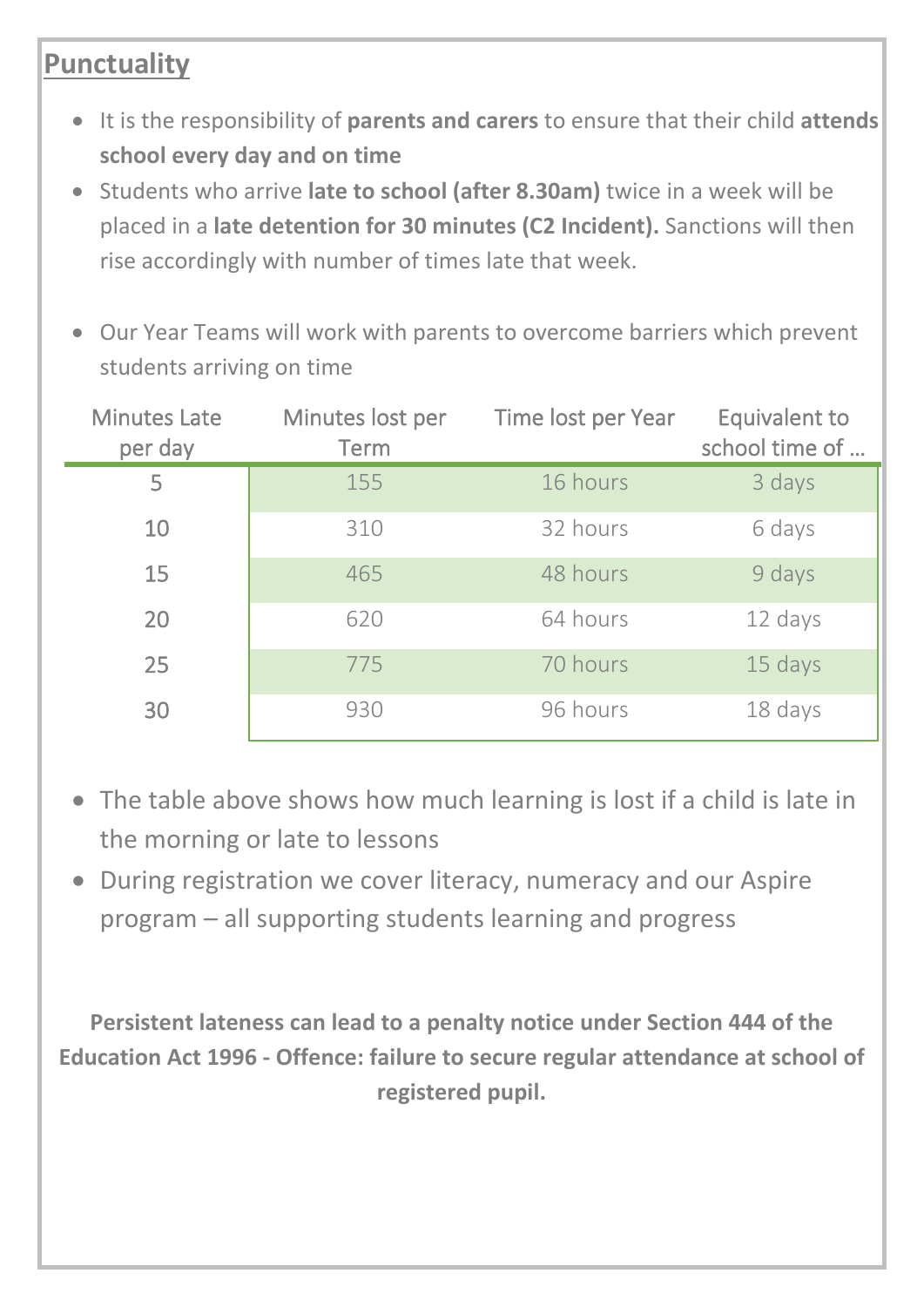## **Additional Information**

## **Unavoidable Absence**

- Unavoidable Absence These may be authorised by the school. These include:
	- o Illness, unless your child is classed as a persistent absentee
	- o Illness or isolation, only after testing positive for COVID 19
	- o Religious Festival or ceremony with family
	- o Emergency medical or dental appointment that could not be made outside of school hours
	- o Being in hospital or receiving hospital treatment
	- o Attendance at a funeral with family
	- o Attending a college interview
	- o Taking part in a public performance, sporting event or examination linked to the curriculum
- The **school must be informed on the first day and each subsequent day of absence** – failure to do so may result in a home visit from a member of school staff
- Medical and dental appointments should be made, where possible, outside of school hours

## **Avoidable Absence**

- Absences which we consider to be avoidable **will not be authorised** by the school. These include:
	- o Trivial illness e.g., headache, cold symptoms, stomachache, menstruation etc.
	- o Looking after an ill relative
	- o Holidays in term time
	- o Looking after siblings
	- o Not getting on with others in school
	- o Being at an event the day or night before
- If you feel there is anything we can do to support, you or your child or would like to discuss matters further please do not hesitate to contact school. We are keen to work with you and to support you and your child